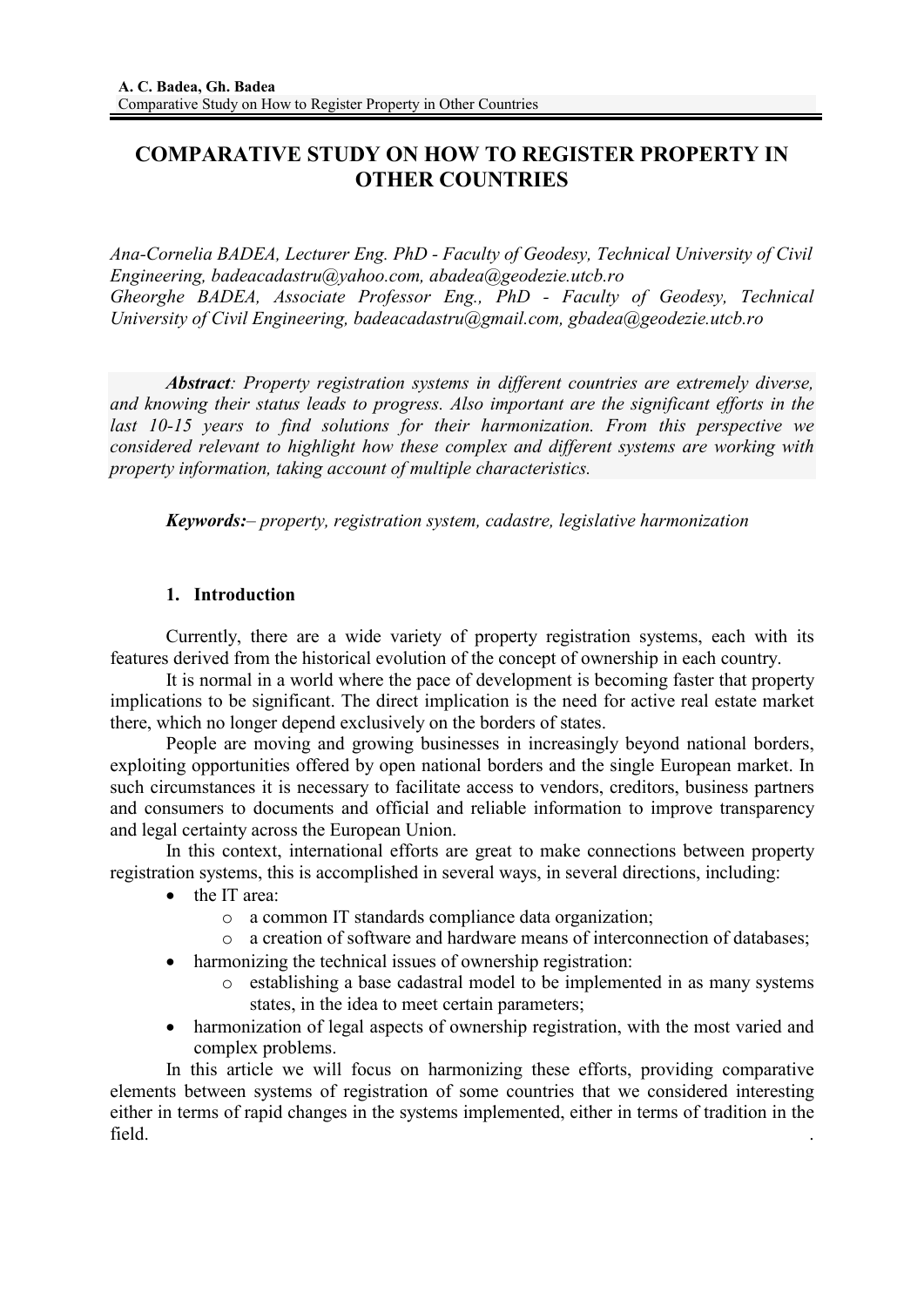# **2. Comparative study on how to retrieve information on properties in several EU countries**

One relevant way to present ownership information in various systems is presented in Table 1.

Actual flow carried on recording in Figures 1 and 2 are specific stages of the registration system of each country considered. We chose the examples of Lithuania and the Netherlands.

| Country                                                       | <b>AUSTRIA</b>                                                                                                                                                                                                                                                                                                                     | <b>IRELAND</b>                                                                                                                                                   | <b>LITHUANIA</b>                                                                                                                                                                                                                                                                                                      | <b>NETHERLANDS</b>                                                                                                                                                                                                                                                                                                                                                                                                                                                                                                                | <b>SWEDEN</b>                                                                                                                                                                                                                                                  |
|---------------------------------------------------------------|------------------------------------------------------------------------------------------------------------------------------------------------------------------------------------------------------------------------------------------------------------------------------------------------------------------------------------|------------------------------------------------------------------------------------------------------------------------------------------------------------------|-----------------------------------------------------------------------------------------------------------------------------------------------------------------------------------------------------------------------------------------------------------------------------------------------------------------------|-----------------------------------------------------------------------------------------------------------------------------------------------------------------------------------------------------------------------------------------------------------------------------------------------------------------------------------------------------------------------------------------------------------------------------------------------------------------------------------------------------------------------------------|----------------------------------------------------------------------------------------------------------------------------------------------------------------------------------------------------------------------------------------------------------------|
| Method of<br>recovering<br>information<br>about<br>properties | - ID of the real<br>estate,<br>- Parcel<br>Address,<br>- ID plot<br>- Select on the<br>map,<br>- Owner name<br>(restricted)                                                                                                                                                                                                        | - Address,<br>- Select on<br>the map<br>online<br>- Selection<br>by entering<br>coordinates                                                                      | - ID of the<br>property<br>- Address,<br>- Cadastral<br>number of the<br>plot,<br>- Select on the<br>map,<br>- Street name,<br>- Address                                                                                                                                                                              | - Address,<br>- Postal code,<br>- Number of land<br>register,<br>- Select on the map                                                                                                                                                                                                                                                                                                                                                                                                                                              | - Address,<br>Introducing<br>coordinates                                                                                                                                                                                                                       |
| Informatio<br>n available<br>on the<br>property               | - parcel data:<br>address, area,<br>etc, presented<br>tabular or<br>graphic<br>cadastral plan<br>- Data on real<br>estate:<br>ownership,<br>mortgages,<br>restrictions,<br>encumbrances<br>- Other<br>information on<br>the property<br>type:<br>monument, the<br>airport, other<br>obligations for<br>the<br>municipality,<br>etc | - coordinates<br>of building,<br>property<br>type, name<br>and the<br>address of<br>the owner,<br>title property<br>type, details<br>of<br>encumbrance<br>s, etc | - Information<br>about real<br>estate,<br>construction,<br>apartments,<br>utilities,<br>category of use,<br>cadastral<br>number, type of<br>measurement,<br>market value,<br>coordinates,<br>title,<br>possession,<br>mortgages,<br>easements,<br>usufruct,<br>special<br>conditions of<br>use, other<br>observations | - general<br>information: ID<br>property, area,<br>address, property<br>type, owners,<br>addresses, ownership<br>(public access)<br>-Cadastral Extract:<br>contains general<br>information and plan,<br>certified and<br>available on a<br>particular date<br>- General information<br>on mortgages: ID<br>property area,<br>property type, lender,<br>address, mortgages,<br>encumbrances<br>(public access)<br>- Mortgage<br>statement: general<br>information on<br>mortgages, certified<br>and available on a<br>certain date | - description<br>of property,<br>cadastral<br>index plan,<br>owner<br>address,<br>title, the<br>amount of<br>purchase,<br>details of the<br>encumbranc<br>es,<br>observations<br>on other<br>restrictions:<br>historical,<br>municipal<br>restrictions,<br>etc |

| Table 1. How to retrieve information about the property through EULIS in different |  |
|------------------------------------------------------------------------------------|--|
| countries (adapted from http://eulis.eu/)                                          |  |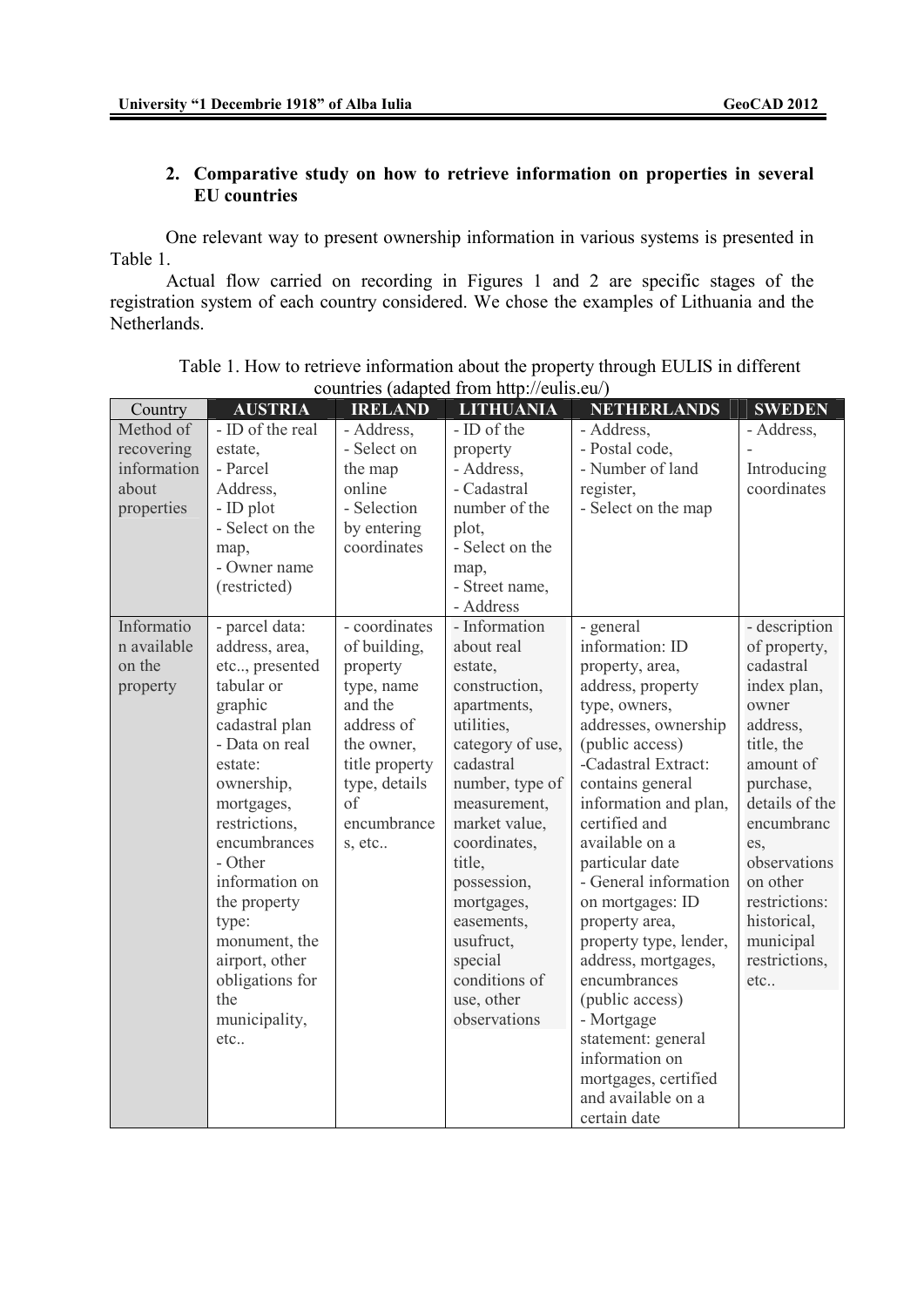| Action                                                                                                                                                                                               | Formation of real<br>property object and<br>land survey                                                                            | Conveyance -<br>transaction, mortgage,<br>lease                                                    | Registration of a<br>title or a mortgage                                                                      | Registration of<br>mortgage                                                          |  |  |  |
|------------------------------------------------------------------------------------------------------------------------------------------------------------------------------------------------------|------------------------------------------------------------------------------------------------------------------------------------|----------------------------------------------------------------------------------------------------|---------------------------------------------------------------------------------------------------------------|--------------------------------------------------------------------------------------|--|--|--|
| <b>Client</b><br>action                                                                                                                                                                              | Application to form<br>and survey real<br>property object and<br>land easements                                                    | Apply to notary to<br>prepare deed of sale,<br>mortgage contract,<br>lease or easement<br>contract | Apply for a title and<br>registration of title<br>or lease. No term is<br>identified                          | Apply for a mortgage<br>and its registration.<br>The term is identified              |  |  |  |
| <b>Authority</b><br><b>activities</b>                                                                                                                                                                | <b>Centre of Registers</b><br>(SECR), state or<br>private companies<br>make survey on land<br>or other properties, or<br>easements | Notaries conclude and<br>confirm transactions<br>and inform the SECR<br>thereof within 24 hours    | <b>Branch Offices of</b><br>the SECR<br>investigate and<br>register<br>applications for title<br>registration | Mortgage offices<br>investigate and<br>register the<br>application for a<br>mortgage |  |  |  |
| Register                                                                                                                                                                                             | Centre of Registers prepares documents and data for registration                                                                   | Mortgage offices<br>prepare registration                                                           |                                                                                                               |                                                                                      |  |  |  |
| activities                                                                                                                                                                                           |                                                                                                                                    |                                                                                                    |                                                                                                               |                                                                                      |  |  |  |
| X<br>X<br>Registration                                                                                                                                                                               |                                                                                                                                    |                                                                                                    |                                                                                                               |                                                                                      |  |  |  |
| Only registred property object can be fully disposed of and transacted.<br>Legal<br>Mortgage come into<br>The registration of transaction can be used against the third persons<br>effect<br>effects |                                                                                                                                    |                                                                                                    |                                                                                                               |                                                                                      |  |  |  |

Fig. 1. Land transaction and registration process – Lithuania (adapted from e-Justice)



Fig. 2. Registration process for land transactions, mortgages, easesments and encumbrances – Netherlands (adapted from e-Justice)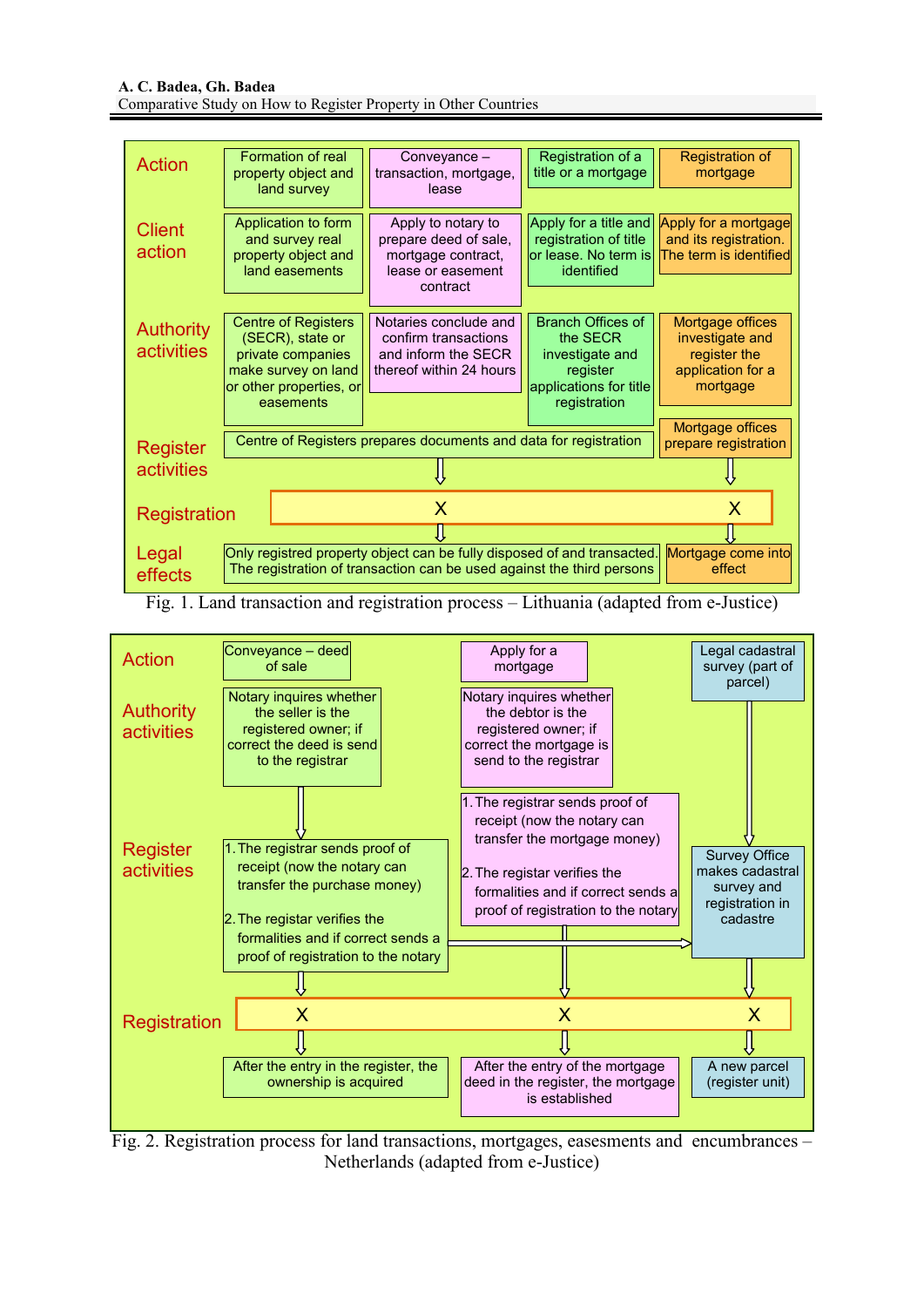#### **3. Efforts on harmonization issues in the EU registration of property**

Among the main projects considered relevant for further harmonization between systems of different countries from the cadastral functional (technical) viewpoint, we must mention EULIS project (European Land Information Service). EULIS initiative can be considered an important part of Eurogeographic vision.

The EULIS portal it is possible to select the country where the property is located of interest, then you can enter reference information for further information or you can directly access the national registry to find the information you want on the property in question. By EULIS have access to basic information for each country.

These include basic information:

- the description of the basic legal concepts;
- describing the effects of the flow and real estate and mortgage records;
- the able to contact the authorities in real estate transactions.

Access to information about the property can be done by use of a property ID or its address . A subscriber to the national register of a country is allowed to consult the national registers of all other countries involved, their number being growing continuous . Using the national registry of a country to obtain information about a property is not free, these expenses are charged along with those for domestic use national registry.

EULIS is closely linked with legal European e-Justice portal, which is implemented in Romanian language too. European e-Justice was conceived as an on-line point of contact for the justice. In the first phase, the portal provides, in 22 languages, information on judicial systems and facilitate access to justice in the European Union.

LINE Project (Land INformation for Europe) is another initiative which is coming to continue the EULIS project. The next generation of EULIS 2.0 platforms is a key deliverable of the LINE project. The technical solution of this project will aim to be sustainable and financially viable, to enable organizations to connect to EULIS 2.0 platform as a fair-value ratio.

At the same time, this project is a flexible and future possibility for the new systems to interconnect. This will be aligned with European e-Justice portal. LINE project runs from September 1, 2010 for a period of two years, until August 1, 2012.

The priorities of this project are:

- creating a EULIS platform that is viable in terms of technology and financial and cadastral organizations across Europe can provide services across borders;
- improving internal functioning housing market;
- creating a community of the official cadastral organizations from all EU Member States, in order to facilitate their collaboration;
- creating a compliance with European e-Justice program, which aims to harmonize the legal issues;
- identifying and defining a varied set of information for delivery cadastral services in Europe through the European e-Justice portal, which will benefit the civil law legal professionals (including lawyers, judges, notaries, bailiffs and other stakeholders );
- facilitate cross-border access and use legal information on a property of a wide range of users.

We can not talk about EULIS and LINE without mentioning the relevant partners in the legal underpinning this initiative: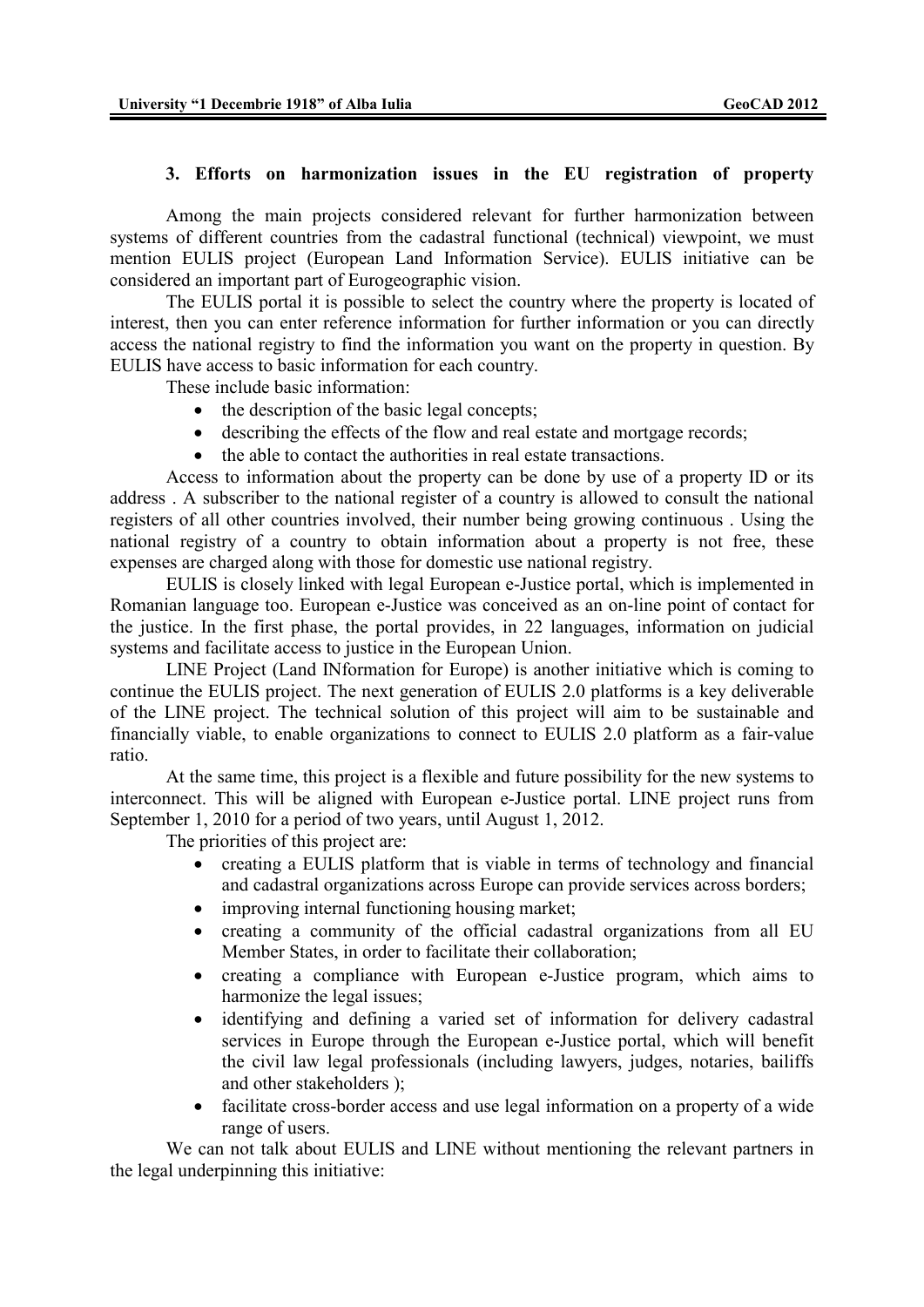- ELRA (European Land Registry Association)
- EMF (European Mortgage Federation)
- ELRA (European Land Registry Association) was launched in October 2004 and has 23 organizations representing land registers from 20 Member States. As priorities in their activity, ELRA manages the development and understanding of the role of land registration and development of capital markets. ELRA is fully committed to working on behalf of land registries in Europe, in cooperation with EU institutions. Land records are considered a pillar of legal and which are employed to transfer the principles of Community law.
- EMF (European Mortgage Federation) was founded in 1967 and is the core of EU mortgage. It involves groups of national associations and individual creditors in European Union member states. Mortgage industry is a major EU economy. The main purpose is to provide a sustainable living environment for EU citizens. In pursuing this goal encourages the exchange of information and best practices, providing updated information on legal, economic, development of specialized documents, published detailed research in the EU, production of statistics. Based on changes in the financial crisis, has recently published a set of appropriate lending standards, detailing EU accredited lenders in order to increase transparency and consumer confidence in the mortgage markets in Europe, to boost the property market and transactions, and default to keep the stability of mortgage lending.

With support from the European Commission, ELRA has initiated a European pioneer project in order to facilitate the purchase of foreign real estates. The project involves the Netherlands, Spain, England and Portugal. The project is called CROBECO (CRO (ss) B (order) E (lectronic) CO (nveyancing)), and describes a simple method of purchasing a real estate abroad.

The Title is usually written in a foreign language of the buyer, with applicability of seller's national law of obligations. The document was presented to the Dutch cadastral register like usually. The aim of this approach is to reduce bureaucracy, to increase trust of the foreign buyer in rights protection. Are also facilitated acquisition of property in Spain and Portugal, where economic problems are already emerging on the property market.

On May 31, 2012, CROBECO project will be concluded with a meeting in Brussels. The objectives of the project are:

- electronic cross-border property exchange;
- facilitating cross-border transactions and access to national real estate records;
- to increase confidence in legally transactions;
- benefits for domestic real estate markets:
- benefits of the existing legal systems.

Operation stages of the process involves identifying transactions in each Member State to define the services offered by the land registration authorities in the field at every stage, providing legal information, strengthening the instruments of cooperation between land registers.

### **3. Estonia Case – A Successfull European Project**

Estonia is one of the countries who has traveled faster the distance to the traditional countries that already had functionally data portals. Starting with May 28, 2011, applications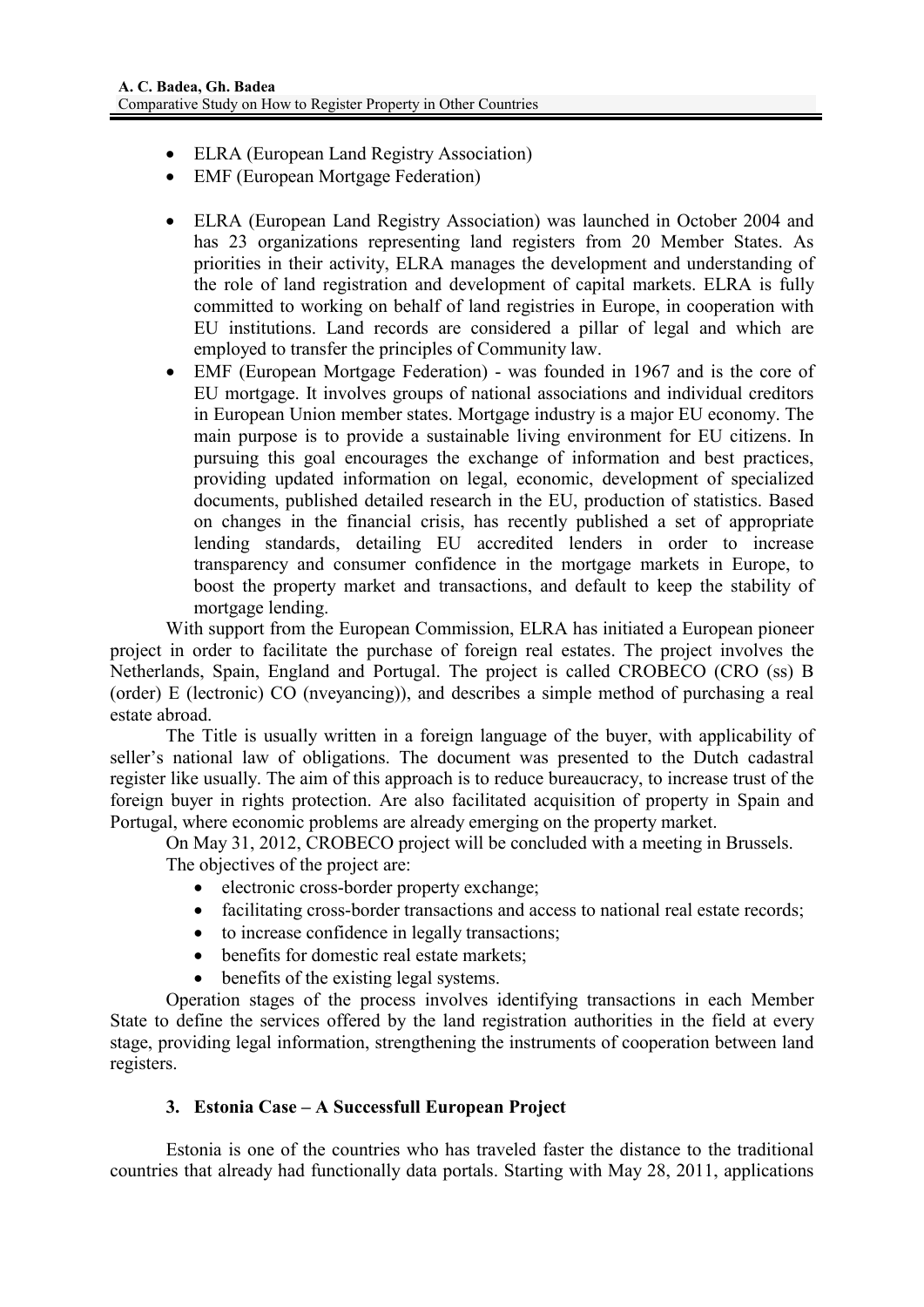for registration are submitted electronically instead of version e-mail through a new portal - Land Registry - which, in addition to applications allows viewing, modification and withdrawal requests are already being processed.

Land portal advantage compared to the previous mode of transmission by e-mail is a quick and handy registration, which involves the real time recording applications.

Besides the above-mentioned features, Land portal offers several additional opportunities as diverse as:

- submission of additional documents attached to an application for registration, which is already in process, change and withdrawal applications submitted already and tax payments that represent the state;
- preparation and submission of appeal against decisions of registration applications;
- grant permits that are necessary to make an entry in the Land Register;
- authorization for submission of application for registration.

Land Registry portal is intended for use for all those who must fulfill a registration application that requires no contract in notary form attached. If an attached notarial contract is a prerequisite for making an entry in the land register, a notary shall prepare and submit the application.

The opportunity to submit applications for registration by a notary will remain valid in all other cases.

The electronic version of the land register contains information from 1994. The transition to the electronic version was launched in summer of 2010. The project was financed from European funds - European Regional Development Fund.

Land Registry in Estonia is a record of titles of the ownership and limited property rights, providing information on real estate registered to the third parties. Land Registry is based on the circumstances of law and fact. All properties are entered in the land registry, unless otherwise provided by law. Each individual property is recorded separately and given a unique number (registration number of the property).The register has four parts.

Part 1 contains the following information on each property registered:

- cadastral code (ID);
- specific purpose;
- location:
- limited set of property rights registered;
- $\bullet$  area (size);
- mergers and divisions:
- incorporation of another registered property or part of property division.

Part 2 contains the following information on each property registered:

- the owner;
- if shared property, information about them, if co-ownership or joint ownership, the owners name;
- share of actual co-owners (common property);

Part 3 contains the following information on each property registered:

- limited rights affecting the property (except mortgages);
- restrictions on the property;
- indications for such restrictions:
- restrictions on the use of the owner;
- other indications of ownership (including restrictions on the right to use the people concerned), and deleting and modifying entries above.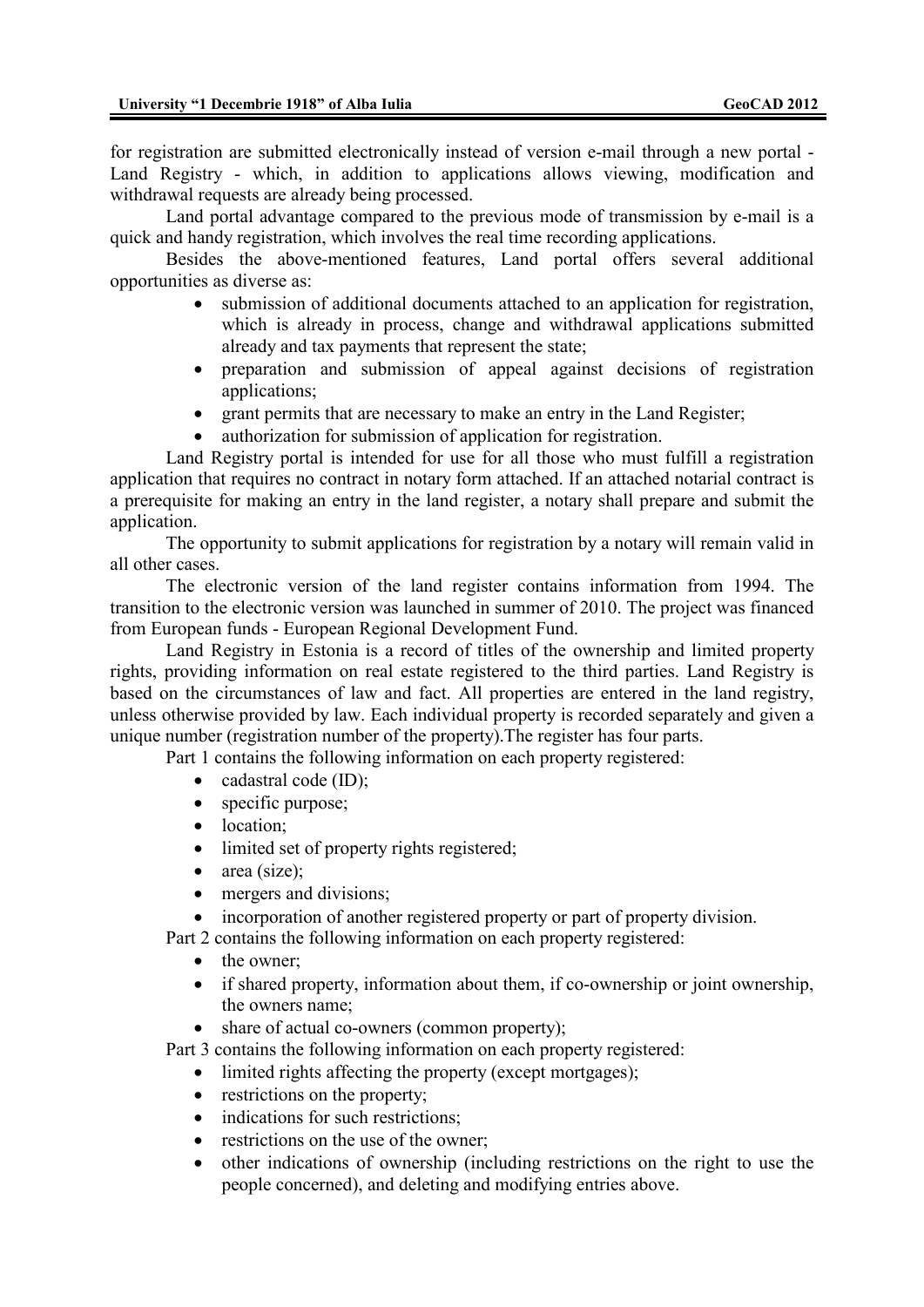Part 4 contains the following information on each property registered:

- mortgage lender (if any);
- the monetary value of the mortgage (amount due);
- references to the mortgage;
- changes in input;
- deleting entries.

Any person may consult the land register for free at the land registry office of the district court. Owners of property may consult information on their properties for free using the State Portal. Also, anyone may consult the land register using the search engine provided by the Center for records and information systems. Using of the search engine is free. The search result displays all the information recorded in Part 1 of the land register (registration of property, specific purpose, size and address). To access a specific information from land register exists a fee.

There are possible many searches in the database using the following search criteria:

- address;
- cadastral number of the property;
- 
- name of the owner;<br>• personal identificati • personal identification number / registration code;
- name of the property;
- the number of property;
- land registry district.

## **5. CONCLUSIONS**

The next step may be to harmonize the national land registers. It can be concluded that, technically, integrating different systems of property management in a harmonized system is not a problem.

From the organizational and integration viewpoint there are many challenges that must be analyzed in depth. For this integration to be successful, some experts are promoting the possibility of achieving a technical standard and legal basis for registration (the choice between recording title or facts), this is more important than differences in land rights between EU Member States.

On December 2, 2011, in Tallinn, on the XIV Congress ELRA, it was presented a proposal for a Regulation on Common European Sales Law (CESL).

Land Law is essentially a matter for each Member State. Three processes are important to set up a European law on land. There is a gradual evolution towards a European law on real estate transactions in response to the high volume of cross-border purchases.

There is a tendency of convergence between property registration systems, but this form of harmonization is weak and can not overcome the basic structural differences between French law and Germanic and Nordic common law systems.

Main initiatives is moving towards a common area provisions, which could include a European code for real estate. The mentioned proposal is a project as a common frame of reference, although it seems unlikely that political will for its adoption.

Any initiative to harmonize the points of law involving negotiations on the reform of land law.